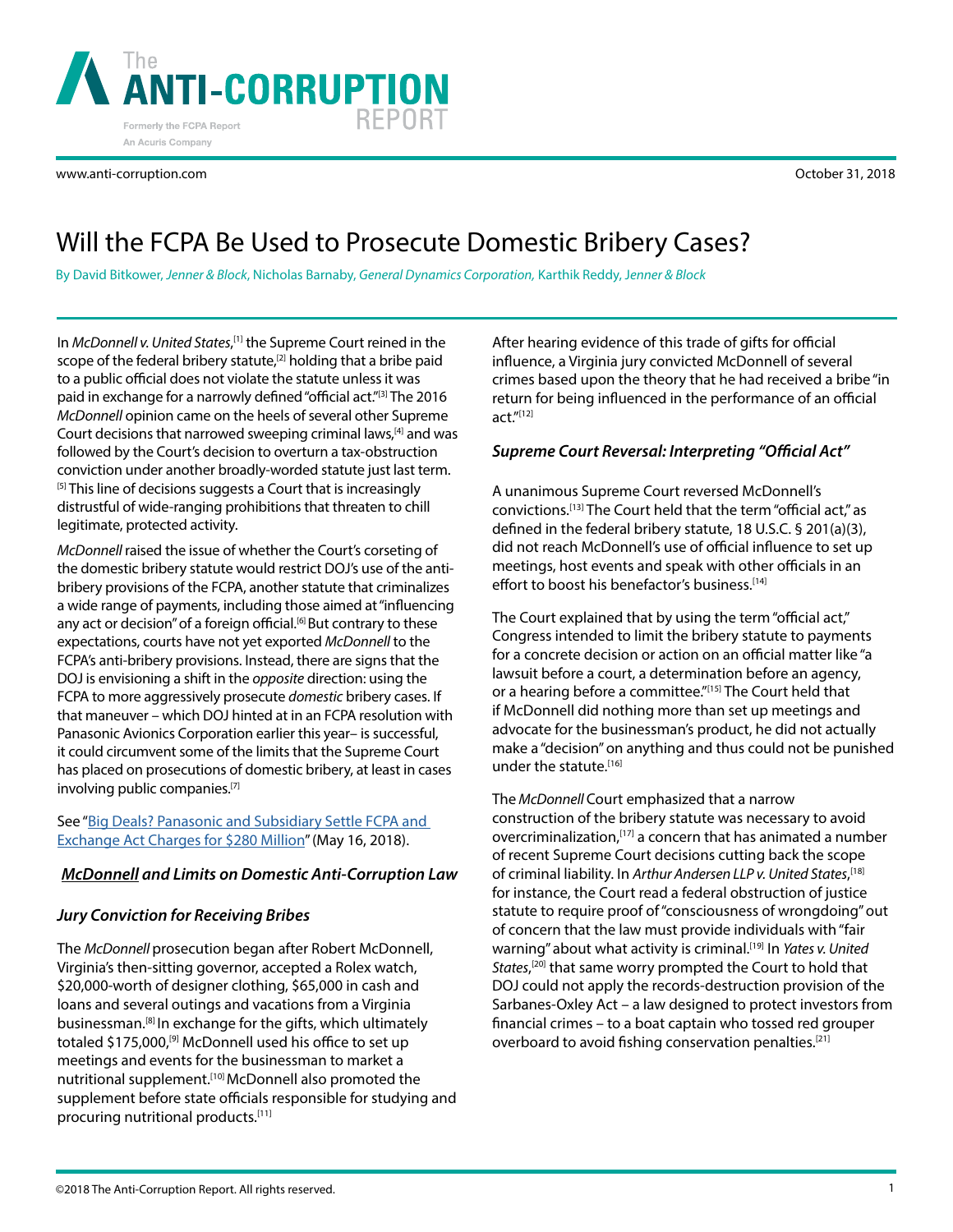

In an even more recent decision, *Marinello v. United States,*[22] the Court narrowly interpreted the obstruction provision of the Internal Revenue Code out of concern that, interpreted literally, "the provision could apply to a person who . . . fails to keep donation receipts from every charity to which he or she contributes."[23] And in *United States v. Sun-Diamond Growers of California,*[24] a forerunner of *McDonnell*, the Court cut back the federal bribery statute out of concern that the statute would otherwise "criminalize a high school principal's gift of a school baseball cap to the Secretary of Education."[25]

In *McDonnell*, the Court likewise expressed apprehension that a broad definition of "official act" in the federal bribery statute could entrap honest citizens, and thus discourage ordinary people from exercising their right to engage with their government.<sup>[26]</sup> As the Court explained, a campaign contribution could easily be interpreted as a bribe, and a conscientious politician's advocacy on behalf of a donor constituent could be seen as a favor in return.<sup>[27]</sup> The Court worried that a lack of notice about the limits of the criminal statute could chill political speech and advocacy in a system in which citizens are expected to engage politicians – who in turn are expected to "hear from their constituents and act appropriately on their concerns."<sup>[28]</sup> The Justices explained that politicians "might wonder whether they could respond to even the most commonplace requests for assistance, and citizens with legitimate concerns might shrink from participating in democratic discourse."[29]

# *Narrowing the Federal Bribery Statute's Scope*

The "interpretive restraint" that the Court chose to exercise in *McDonnell* sent a clear message to federal prosecutors that the federal bribery statute is not an all-purpose anti-corruption statute, even where there is clear evidence of a quid pro quo. [30] The decision was widely recognized as narrowing the scope of federal domestic corruption liability,<sup>[31]</sup> and has had a significant effect in the lower courts, among them the Third Circuit's recent decision to overturn the bribery convictions of Representative Chaka Fattah, and the Second Circuit's decision last year awarding a new trial to former New York Assembly Speaker Sheldon Silver.[32]

### *Reconciling McDonnell and the FCPA*

Given this context, court watchers and commentators noted a tension between *McDonnell's* restrictive approach to domestic bribery and the more expansive view of foreign bribery charged by federal prosecutors enforcing the FCPA or set forth in resolutions between DOJ and companies that

are the subject of FCPA investigations. Specifically, there is resonance between the domestic bribery statute's "official act" requirement and the FCPA's anti-bribery provisions, which prohibit (among other things) offering anything of value to a "foreign official" for the purpose of "influencing any act or decision of such foreign official in his official capacity."<sup>[33]</sup>

In light of this similarity, the argument went, *McDonnell* could "provide leverage for defense lawyers to push back against expansive government theories in FCPA cases."[34] As one former federal prosecutor put it, "if foreign officials' actions are akin to McDonnell's 'then how can paying for these legitimate actions constitute bribery?'"[35]

Whether appellate courts will apply *McDonnell's* holding to the FCPA's anti-bribery provisions remains an open question, but thus far the government has won the opening rounds.[36] The government has argued that the FCPA's language is not the same as that of Section 201:<sup>[37]</sup> in addition to the prohibition on influencing "any act or decision of such foreign official in his official capacity," the FCPA also prohibits offering anything of value to "induc[e] such foreign official" to violate his lawful duty, or simply to "secur[e] any improper advantage."<sup>[38]</sup> These phrases are not as obviously susceptible to the "official act" limitation at issue in *McDonnell*.<sup>[39]</sup>

The government has also argued that the FCPA's anti-bribery provisions may logically apply more broadly than the domestic bribery statute because other countries may have broader anti-corruption statutes than the U.S. law that the Supreme Court considered in McDonnell.<sup>[40]</sup>

No appellate court has yet weighed in on *McDonnell's* impact on the FCPA, but the Second Circuit may do so soon: in United States v. Ng Lap Seng,<sup>[41]</sup> a New York jury found businessman Ng Lap Seng guilty of FCPA violations in connection with his efforts to pay a U.N. official to help steer U.N. funding his way. [42] Ng appealed on the ground that the FCPA suffers from the same concerns that the Supreme Court found so troubling in McDonnell, and has argued that a narrow construction like the one adopted in that case is necessary to cure the defect.<sup>[43]</sup> The case remains pending in the Second Circuit, with argument scheduled for November 2018.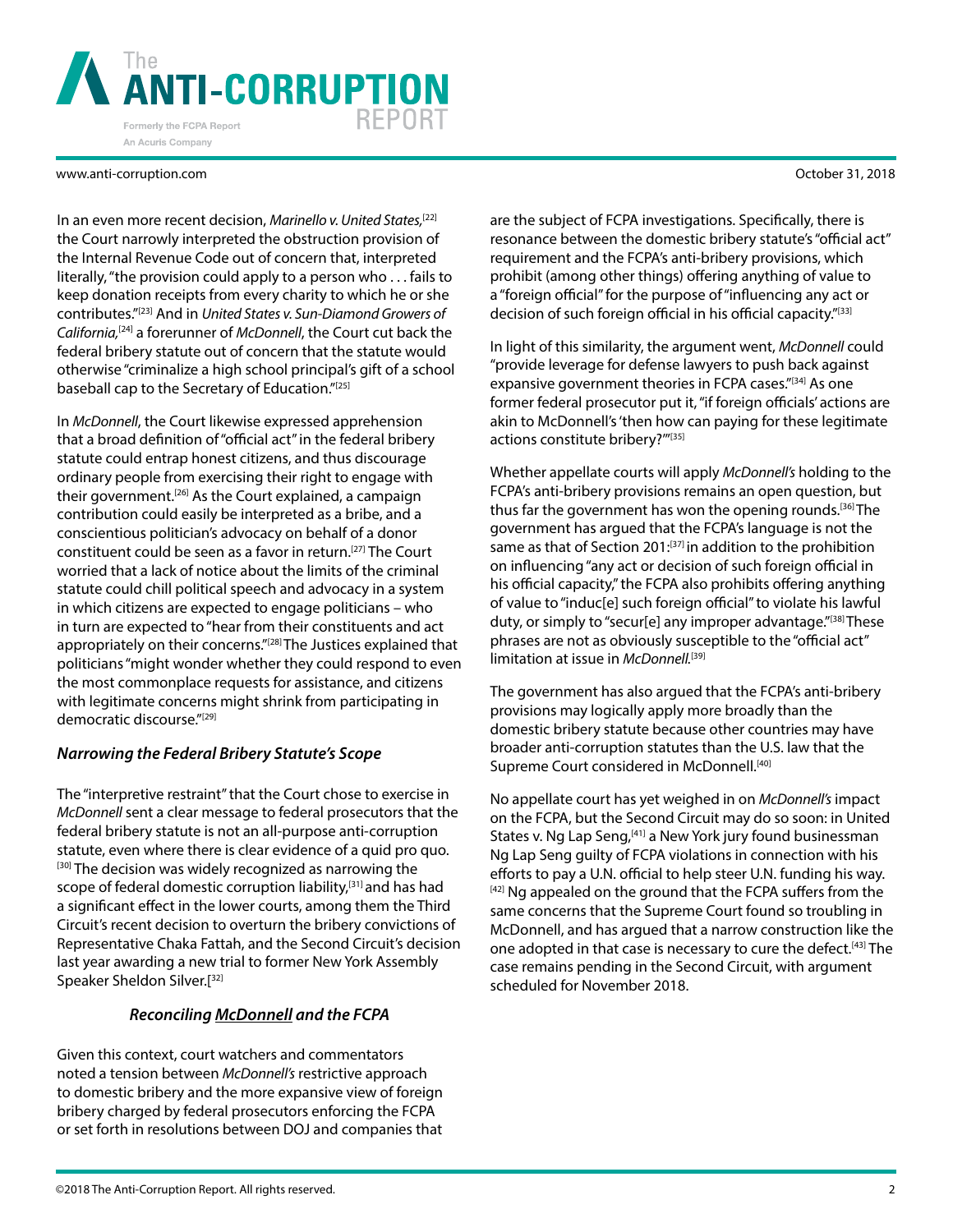

# *Reverse-McDonnell: Is DOJ Using the FCPA to Reach Non-Official Act Domestic Bribery?*

The recent deferred prosecution agreement between DOJ and Panasonic Avionics Corporation suggests that, instead of feeling compelled by *McDonnell* to apply the FCPA more narrowly abroad, DOJ may instead seek to use the FCPA to expand its ability to prosecute domestic bribery. While DOJ cannot use the FCPA's anti-bribery provisions to charge domestic bribery cases – as noted, the statute requires that a bribe be paid to a "foreign official, $n<sup>[44]</sup> -$  the agency's recent activities indicate that it may nonetheless seek to use the statute to pursue such matters.

See "[What the Eleventh Circuit's 'Instrumentality' Decision](https://www.anti-corruption.com/article/1894)  [Means for FCPA Practitioners"](https://www.anti-corruption.com/article/1894) (May 28, 2014).

# *Books and Records Provision as a Supplement to Anti-Bribery Provision*

Notably, the FCPA also contains a provision – enforced by both DOJ and SEC – requiring public companies to "make and keep books, records, and accounts, which, in reasonable detail, accurately and fairly reflect the transactions and dispositions of [their] assets."[45] The FCPA makes it a federal crime for a public company to violate this "books and records" provision by knowingly falsifying any such record.[46] The statute does *not*  require that the falsified books and records relate to foreign transactions: the provision facially applies to both domestic and foreign transactions, so long as the company is subject to SEC reporting requirements.<sup>[47]</sup> And DOJ and the SEC have observed that, regardless of their underlying legality, "[b] ribes, both foreign and domestic, are often mischaracterized in companies' books and records" – leading to potential FCPA liability every time a payment to influence an official is made but not accurately recorded as such.<sup>[48]</sup>

### See "[DOJ and SEC Officials Provide Candid Insight Into the](https://www.anti-corruption.com/article/1583)  [Recently Issued FCPA Guidance"](https://www.anti-corruption.com/article/1583) (Nov. 28, 2012).

The FCPA books and records provision sweeps very broadly as a facial matter, and DOJ has used the provision to criminally prosecute an array of domestic accounting fraud cases; the SEC has also used its corresponding authority to widely enforce the books and records provision as a civil matter. But in the past DOJ has traditionally refrained from using the provision to target domestic bribery cases. Instead, DOJ's FCPA prosecutors have, in a number of cases, used the books and records statute as a supplement to the FCPA's anti-bribery provisions to prosecute firms that made suspicious foreign

October 31, 2018

payments in circumstances suggestive of official bribery, but where the available evidence may not have established that the payments were actually made to foreign officials for a prohibited purpose.

As DOJ's FCPA Resource Guide itself states, "DOJ's and SEC's enforcement of the books and records provision has typically involved misreporting of either large bribe payments or widespread inaccurate recording of smaller payments made as part of a systematic pattern of bribery."[49]

For instance, as early as 1983, DOJ charged a Texas construction company with books and records violations related to payments that the firm made to a Trinidad and Tobago official responsible for construction procurement. [50] More recently, in 2014, a California medical diagnostics company paid a \$14.35-million penalty to resolve books and records charges arising out of improper payments it made in Russia.[51]

See "Bio-Rad Settles FCPA Charges For \$55 Million Through [DOJ Non-Prosecution Agreement and SEC Administrative](https://www.anti-corruption.com/article/1991)  [Action"](https://www.anti-corruption.com/article/1991) (Nov. 5, 2014).

### *Expanding Books and Records to Domestic Officials*

Putting aside the merits of DOJ's use of its prosecutorial discretion in such cases, that discretion has the virtue of not using the FCPA's criminal prohibitions to target domestic bribery conduct, for which Congress enacted a set of different statutes, with their own limitations not textually reflected in the FCPA. Rather, when it came to bribery offenses, DOJ generally aimed the books and records provision at foreign conduct.

Recently, however, in the Panasonic Avionics case, DOJ took things in a different direction. To resolve books and records charges brought by DOJ, Panasonic Avionics agreed to a deferred prosecution agreement under which it paid a \$137.4-million criminal penalty, on top of a \$143-million disgorgement payment to the SEC.<sup>[52]</sup>

Much of the case was unremarkable for a books and records case: although DOJ did not charge Panasonic Avionics with bribery, the company admitted to making substantial payments to a so-called "consultant" who was actually a contracting officer at a foreign, state-owned airline involved in negotiating a deal with Panasonic Avionics.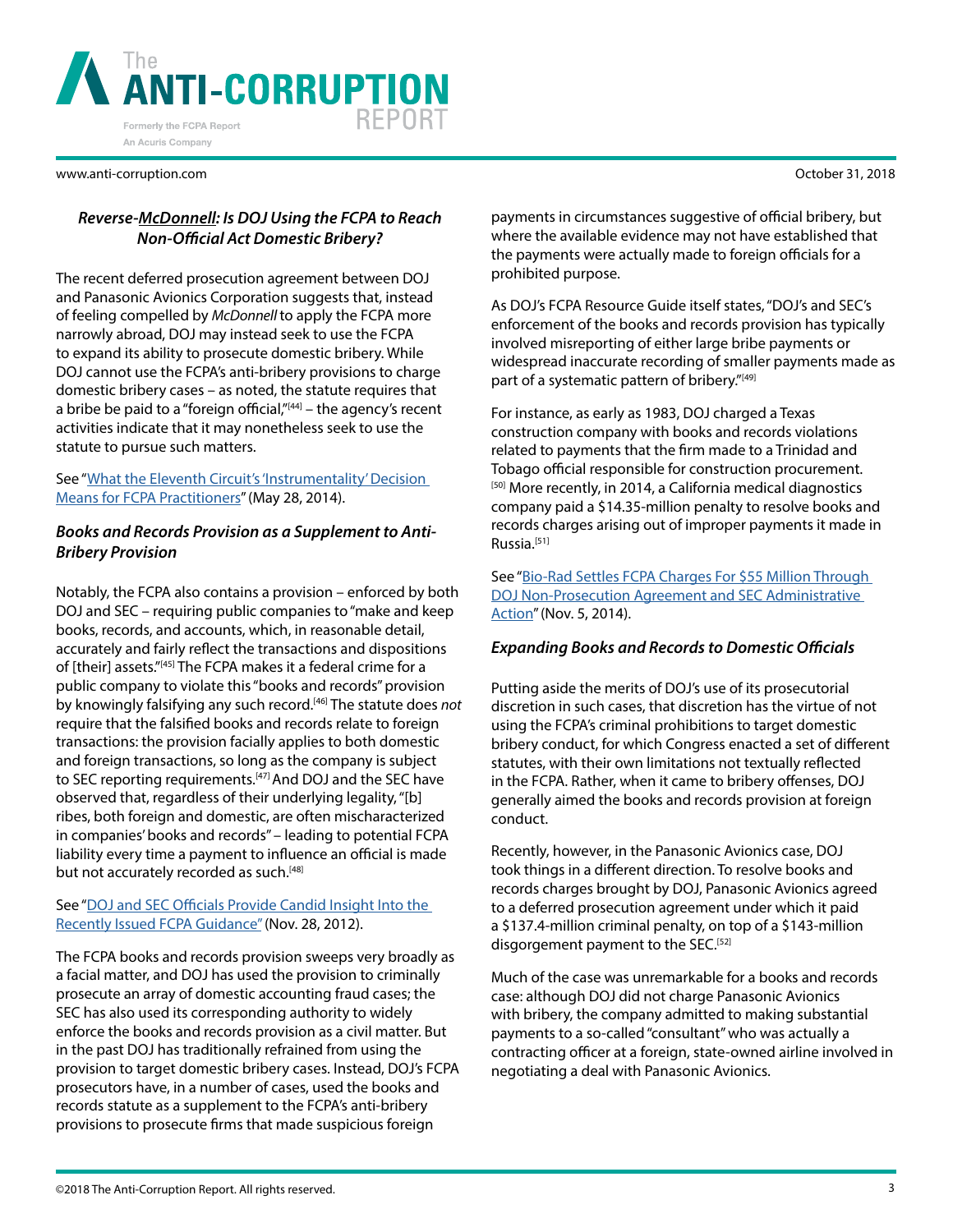

Panasonic Avionics acknowledged that it inaccurately recorded these payments as fees for "consulting services" rather than as "bribes" or "influence payments."<sup>[53]</sup> This aspect of the case – a resolution with a publicly traded company for misrepresenting the nature of questionable payments abroad – fell squarely within DOJ's prior practice using the FCPA's books and records provision as a way to indirectly prosecute what it likely suspected was foreign official bribery.

But the resolution against Panasonic Avionics also swept in a second consultant who, unlike the first consultant, worked for a *domestic* airline.<sup>[54]</sup> In exchange for \$825,000 in "consulting payments," the U.S. consultant, like the foreign consultant, provided Panasonic Avionics with nonpublic information about the airline's contracts and negotiations with Panasonic Avionics' competitors. With the help of this "insider" information, Panasonic Avionics won several contracts from the airline. The company ultimately acknowledged that because the consultant did "little" actual consulting work, the \$825,000 that it paid the consultant was "falsely record[ed]" as a "legitimate" expense.<sup>[55]</sup>

The domestic aspect of the Panasonic Avionics case attracted little attention, perhaps because it was not essential to the resolution of the charge – the foreign conduct that Panasonic Avionics admitted in the statement of facts was already enough to establish liability under the FCPA's books and records provision. But the fact that DOJ also brought a criminal books and records charge based on domestic acts intended to corruptly influence domestic actors may be far more important if it represents a new attempt by DOJ to use the FCPA to prosecute purely domestic corruption: applying the provision domestically could permit DOJ to prosecute public companies and their agents and employees for payments to American officials without the need to prove any "official act" under *McDonnell* so long at the company has not accurately recorded the payments. And as noted above, DOJ has already taken the position that companies rarely record such payments accurately in their books and records.

### *What Would Happen in the Courts?*

Courts have not raised the question of whether, after *McDonnell*, DOJ may use the books and records provision to target domestic corruption. Panasonic Avionics resolved its case – including both the foreign and domestic conduct – with a negotiated DPA. But it is questionable whether this use of the FCPA's criminal books and records provision would ultimately hold up if challenged in court. Such a prosecution would risk running the same course as DOJ's efforts against Governor McDonnell, Captain Yates and Arthur Andersen.

Although the FCPA's books and records provision facially reaches both payments that raise bribery suspicions and payments that have nothing to do with corruption, the statute's core concerns are<sup>[56]</sup> – and, for the most part, DOJ's prior use of the statute has been – focused on public corruption abroad.[57] If DOJ were to try to use the provision backhandedly to prosecute conduct that the *McDonnell* Court explicitly held was *not* bribery, skeptical courts would likely consider whether DOJ had stretched the statute beyond its proper application.

Consider the following hypothetical, based on a recent case: In 2017, DOJ filed an information against Sociedad Química y Minera de Chile (SQM), a Chilean concern that made payments to several Chilean politicians.<sup>[58]</sup> The information alleged a violation of the books and records provision on the ground that SQM had falsely recorded the payments as "consulting" fees.[59] But the information did not allege that SQM's payments were made in exchange for any official act.

See "\$30M SQM Settlement Demonstrates the Hazards of [Discretionary Accounts for CEOs and Charitable Donations to](https://www.anti-corruption.com/article/2482)  [the Politically Connected"](https://www.anti-corruption.com/article/2482) (Feb. 15, 2017).

Now imagine that an American public company had made the same payments to U.S. politicians; in the absence of any official act, the payments would not be illegal under the federal bribery statute interpreted by *McDonnell*.

In that case, an attempt by DOJ to prosecute the payments under the FCPA's books and records provision would directly raise the question of whether it is appropriate to use a statute designed to fight foreign bribery to prosecute domestic activity that the Supreme Court has held is not bribery. A court might be tempted to look to *Yates*, where DOJ used a statute designed to fight corporate fraud to prosecute wildlife conservation crimes. Even though DOJ was able to support its case with a literal reading of the Sarbanes-Oxley Act, the Supreme Court largely confined the statute to the corporate context that Congress had initially envisioned.[60]

More generally, cases like *McDonnell* and *Yates* – and *Arthur Andersen*, *Marinello,* and *Sun Diamond Growers* – make clear that criminal laws must not be interpreted in a way that could chill legitimate conduct here in the United States. DOJ's use of the criminal books and records provision to target accounting fraud and improperly booked foreign payments has – until now – not squarely implicated that concern.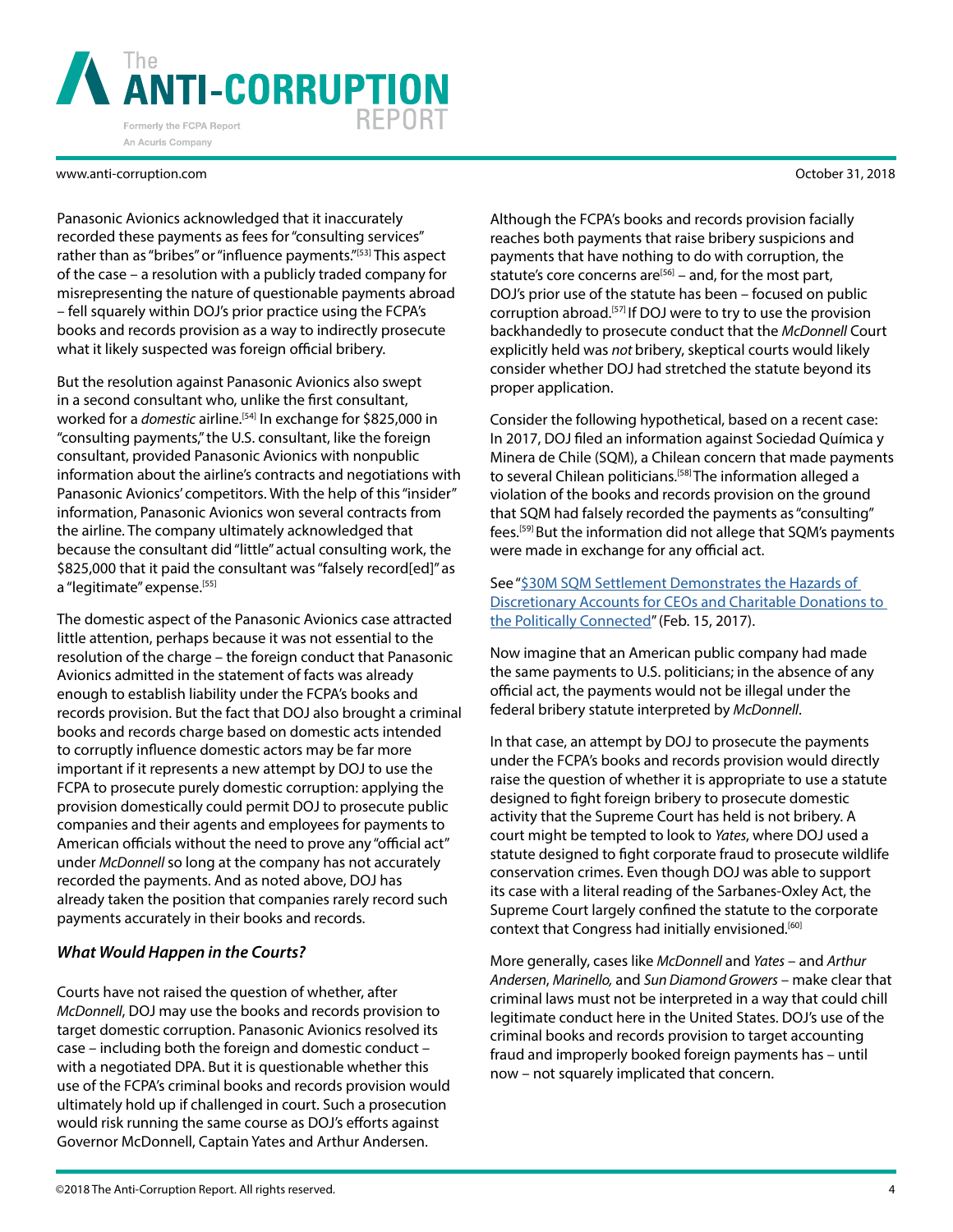

But if prosecutors can use the provision to criminally target payments to domestic officials, firms might think twice before making even legitimate payments to public officials, out of fear that DOJ could ultimately object to how those payments were categorized on the corporate books, or what the outer borders of a "consultant's" work may be. Faced with that prospect, courts might look skeptically at DOJ's use of the books and records provision domestically.<sup>[61]</sup>

#### *Looking Ahead*

DOJ's use of the FCPA to target domestic conduct in the Panasonic Avionics case is a surprising development that turns court watchers' speculation about the future of anti-corruption law on its head: instead of the Supreme Court's narrow reading of domestic criminal statutes limiting the FCPA's reach abroad, DOJ's broader reading of the statute may be expanding prosecutors' ability to prosecute corruption at home. However, there are good reasons to think that if courts ultimately weigh in on DOJ's new use of the FCPA's books and records provision, DOJ's efforts to circumvent *McDonnell* will be met with the same skepticism that greeted prosecutors' efforts to aggressively enforce the bribery statute.

*David Bitkower is a partner in Jenner & Block's investigations, compliance and defense practice. With more than a decade of experience as a federal prosecutor, including serving as principal deputy assistant attorney general, the second-highest ranking position in the Criminal Division of the DOJ, Bitkower has been involved in some of the country's most significant investigations and prosecutions of corporate wrongdoing, including corruption cases, as well as counterterrorism, espionage, export and sanctions enforcement, international organized crime and cybercrime cases.*

*Nicholas Barnaby is a director and assistant general counsel at General Dynamics Corporation. He was previously a partner in Jenner & Block's investigations, compliance and defense practice, where he advised clients in complex investigations and anticorruption matters.*

*Karthik Reddy is an associate in Jenner & Block's litigation practice. Karthik has represented individual and corporate clients in criminal and civil investigations before the DOJ and the Federal Trade Commission.*

*The opinions expressed in this article are solely those of the authors, and do not necessarily reflect the view of their respective employers.*

[1] 136 S. Ct. 2355 (2016).

[2] 18 U.S.C. § 201.

- [4] See, e.g., Yates v. United States, 135 S. Ct. 1074, 1088-89 (2015) (plurality opinion); Bond v. United States, 134 S. Ct. 2077, 2089- 90 (2014); Arthur Andersen LLP v. United States, 544 U.S. 696, 703 (2005).
- [5] See Marinello v. United States, 138 S. Ct. 1101, 1108 (2018)

[6] 15 U.S.C. § 78dd-1(a)(1)(A)(i).

[7] see McDonnell, 136 S. Ct. at 2371–73.

[8] McDonnell, 136 S. Ct. at 2363–64; Fred Wertheimer, [Symposium: McDonnell Decision Substantially Weakens the Government's](http://www.scotusblog.com/2016/06/symposium-mcdonnell-decision-substantially-weakens-the-governments-bbility-to-prevent-corruption-and-protect-citizens/)  [Ability to Prevent Corruption and Protect Citizens](http://www.scotusblog.com/2016/06/symposium-mcdonnell-decision-substantially-weakens-the-governments-bbility-to-prevent-corruption-and-protect-citizens/), SCOTUSBlog (June 28, 2016)

[9] McDonnell, 136 S. Ct. at 2361.

[10] Id. at 2363–64.

[11] Id.

[12] Id. at 2365 (quoting 18 U.S.C. § 201(b)(1)).

[13] McDonnell, 136 S. Ct. at 2375.

[14] Id. at 2370.

[15] Id. at 2369.

[16] Id. at 2370.

[17] See id.at 2372.

[18] 544 U.S. 696 (2005).

[19] Id. at 703, 706.

[20] 135 S. Ct. 1074 (2015).

[21] Id. at 1078–80, 1088 (plurality opinion).

<sup>[3]</sup> McDonnell, 136 S. Ct. at 2371-73; see also 18 U.S.C. § 201(b)(1)(A), (b)(2)(A).